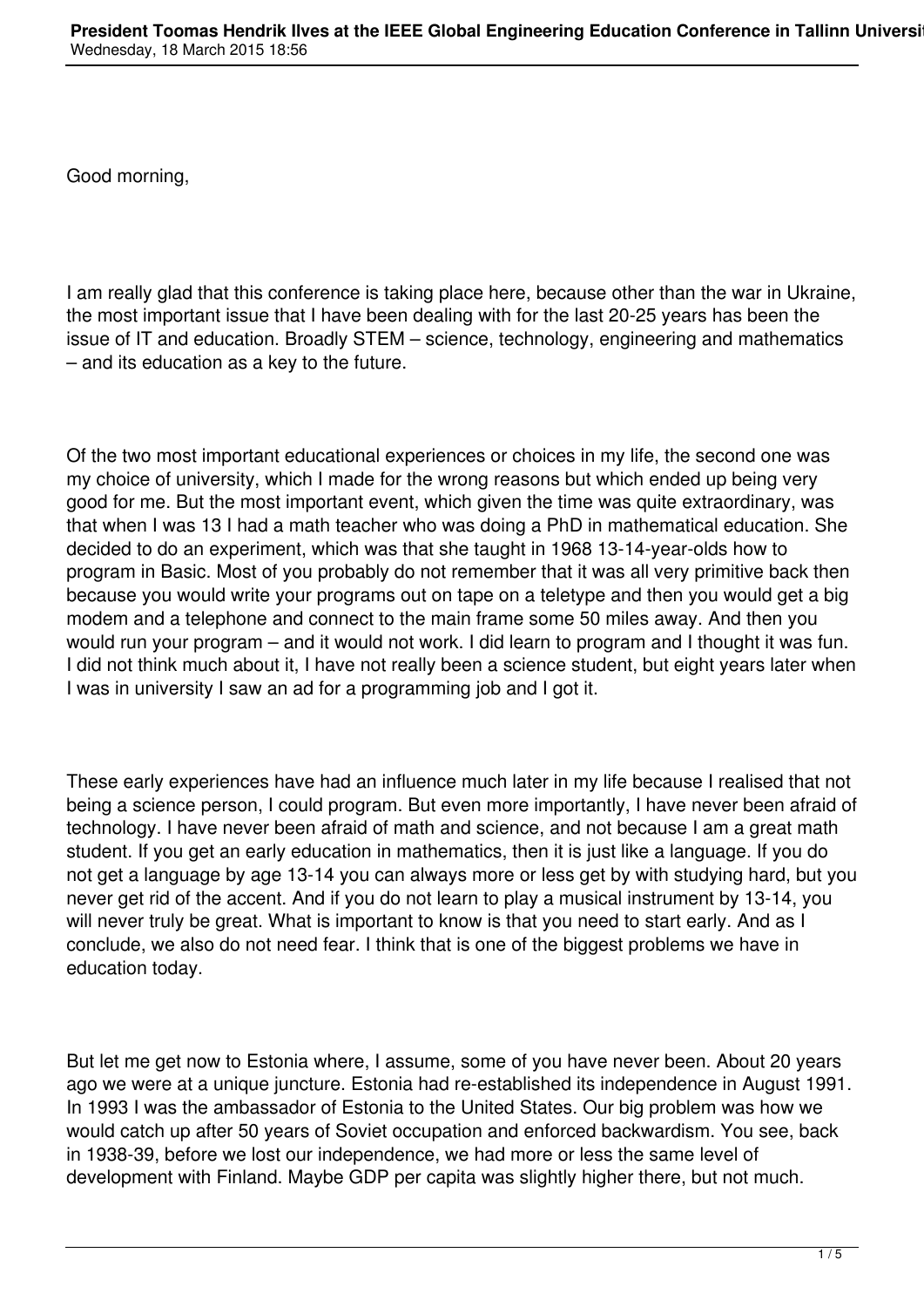When we became independent, the difference in GDP per capita between Finland and Estonia was more than 10 times. So we had a big problem: how would we catch up? We did not have the infrastructure development of the countries that were on the right side of the Iron Curtain. We did not have a lot. We did have one thing, which was pretty good technical education. Which I think played a role later on. We did not see the fall-off in science and math studies that we had already seen in Western Europe in the 1970s and 1980s.

At the same time there was a unique juncture. In 1993 Marc Andreessen created the first web browser, called Mosaic, which probably some of you remember. That was extremely important for people like Estonians, countries like Estonia, because we learned fairly quickly that we could do a lot on the level playing field that the new infrastructure opened for all countries. I think one of the first national or government webpages ever put up was put up in 1993 in Estonia. Now it is such a boring and dull a place, but back then someone had the good idea of creating it. Another thing we also discovered was the importance of legacy technology or not being stuck to the legacy of technology. I fought one battle from afar with the Estonian government – from afar, because I was in Washington as an ambassador. I heard a ridiculous idea that the city of Helsinki had installed a new telephone exchange and in 1992 they wanted to give the old analogue 1979 telephone exchange for free to Estonia. We were quite poor that time and everyone said now we can get newer telephones because our telephone system was the old model from 1938. But I thought, no, no, you cannot do that, because you cannot get stuck with legacy technology. That was a lesson that the British and French learned after the Versailles Treaty when they confiscated German industrial plants and got for themselves all kinds of technology from the 1900s or 1890s that they then installed in their countries in the 1920s while the Germans went ahead and built brand new machines. So I fought that battle and a couple of other people here helped, so we ended up not taking the free telephone exchange, but instead we ended up having to make a major investment and actually digitising our telephone system. That was one of the best decisions the government made.

The real importance of IT came to me at last from reading a Jeremy Rifkin book called "The End of Work", which was a protest book against modern technology, automatization, computerisation, arguing that all of it would lead to massive unemployment. He gave one example there about a Kentucky steel mill that was bought by the Japanese. This was the time of the early 1990s when Japan was buying up everything in the world, so the Japanese bought this plant that employed 12,000 steelworkers and produced X million tons of steel a year. They completely automatized and computerised the plant. After that they still produced X million tons of steel a year, but instead of having 12,000 employees they had 120. Which, of course, from Rifkin's point of view was a terrible thing to happen. But if you are Estonian and your population is 1.3 million, which is basically half the size of Copenhagen, then the idea that you can increase massively the functional size of your economy through digitisation, computerisation and automatization, is a wonderful thing that we should embark on. If you want to have a society where you are not bound by your population, but bound only by the intellectual energy and intelligence of people, then you must approach education. And what you really need to do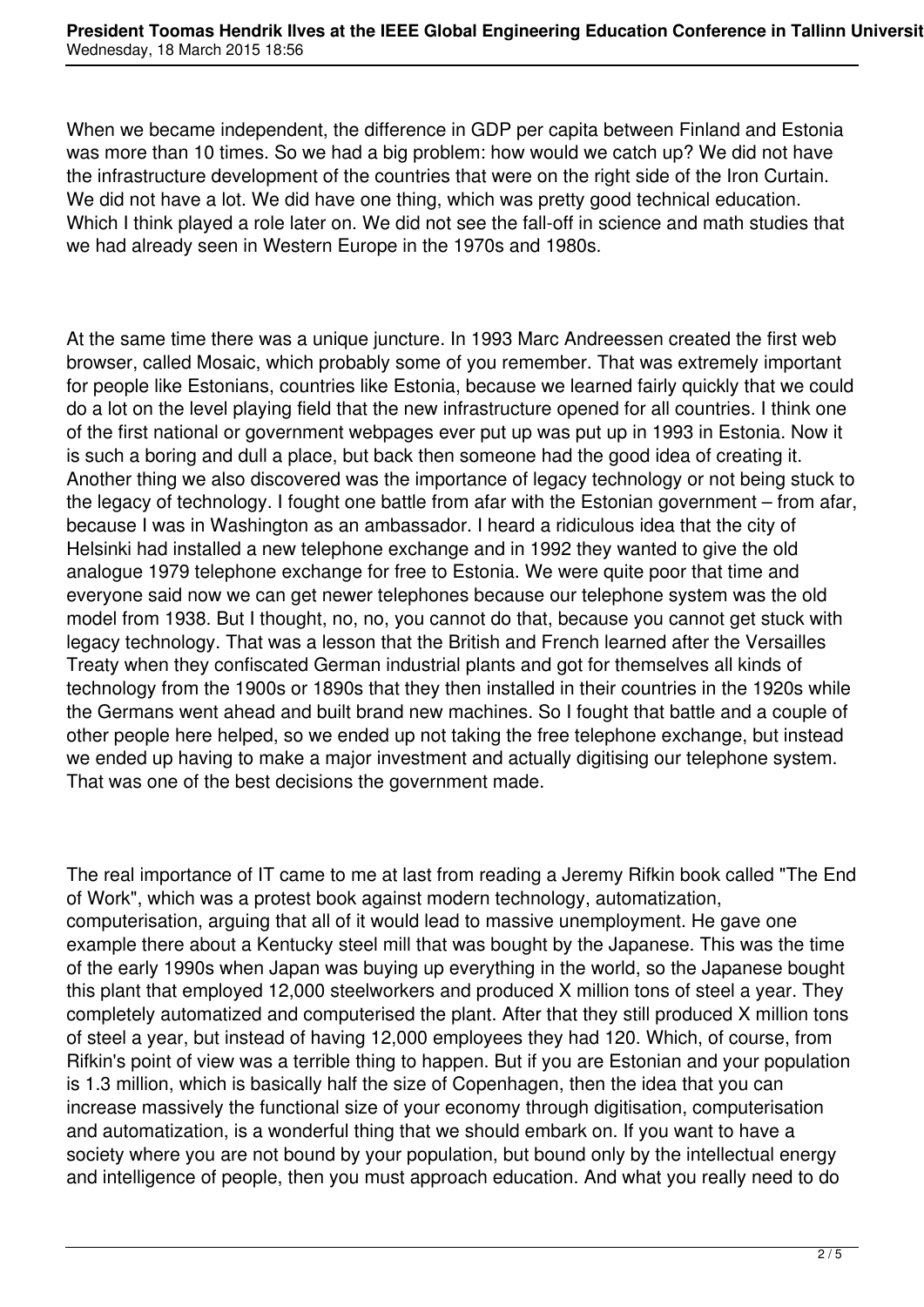is STEM – subjects like science, technology, engineering and mathematics – and you need to start doing it early.

The next idea we had was computerising all the schools. So by 1997-98 all the Estonians schools were online. At the time being online often meant dial-up, being online meant not having very good computers, but it did plant the seed of something. Students, though they did not learn to program, they did get access to computers. As always happens, there are always three or four or five students out of 100, who start figuring out what is going on with the computer and teach themselves how to program. As an example, right around the corner you can see the R&D headquarters of Skype where the graduates from this university here and also Tartu are working. They are people who, because of their family background or education, started playing around with computers at a very early age.

In order to get any real development you need to have skilled people in science and mathematics and you need to start teach them early. If we look at the PISA tests, we see huge differences in scores of countries in mathematics, science and reading performance. In the last PISA test, done in 2012, of the 65 countries tested, the first seven places in math were from countries in Asia. Estonia, however, did rather well also. We were 11th in the world in math and reading and we tied for 4th to 7th place in the world in natural sciences with Japan, South Korea and Finland. So there must be something right that is going on with our education. In Europe the two countries that do the best in PISA test today are Finland and Estonia, but the so called "old Europe" is behind. We see that with proper education you can overcome all kinds of seeming discrepancies and divisions between countries.

I would say that a good educational system in STEM subjects and openness to technological progress has helped these two countries. Because I cannot think of any other reason, except for perhaps that because Estonian and Finnish are bizarre Finno-Ugric languages the logic of those languages makes us better in math, but frankly I do not believe that. What we have done here is try to use as fully as possible everything that can be afforded to a society through digitalisation. For example no one gets prescriptions anymore on paper. So if you go to a doctor, they put everything on computer. PKI or public key infrastructure, digital prescription, online voting, banking online – all of it is something that has taken place in our country because we are a little less fearful. It has probably less to do with the educational system, and more to do with just the willingness and the early adopter mentality.

This ICT revolution in Estonia has lasted for a generation, but I have worries that we are not going far enough. If you recall, I started off with Rifkin's book "The End of Work", which was published 20 years ago and where he talked about the steel mill. Well, there is a Luddite book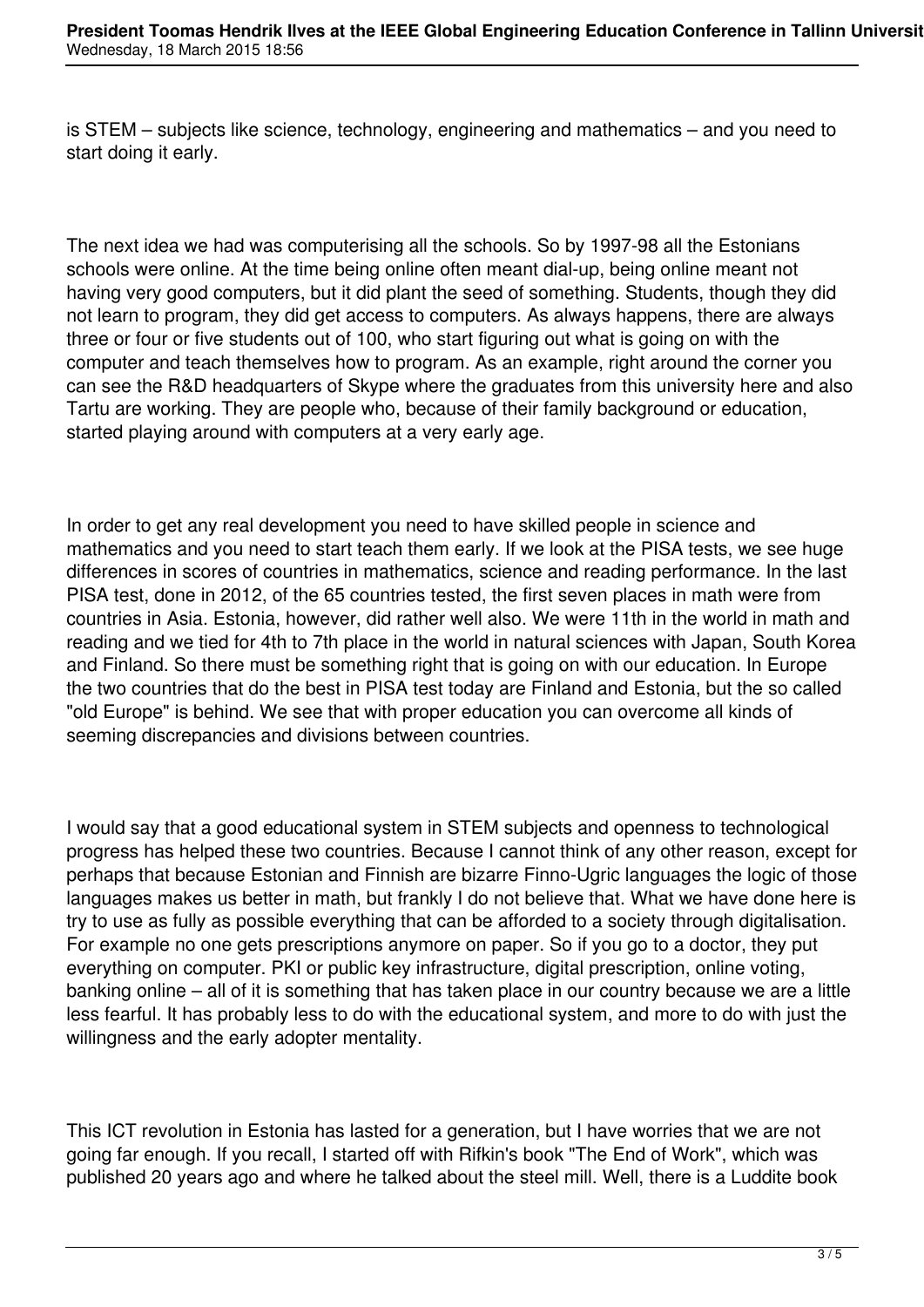out – it came out last year – which basically repeats this idea. The book is by Andrew McAfee and Erik Brynjolfsson, called "The Second Machine Age". It advances the same idea that in fact we are going to lose our jobs. The issue today is that we have been living at such an accelerating pace of change in IT that now it really is beginning to work. Today we are at the threshold of having self-driving cars. Maybe it will take another five years; maybe it will take ten years for the self-driving cars to come to Estonia, because they cannot handle the weather here. Nobody could think of self-driving cars 20 years ago, but today we can. What does that mean for the society? Well, certainly the taxi industry is going to change even more than it has changed thanks to Uber (or should we pronounce it Über?). What about trucks? Who is going to be a truck driver?

Maybe not yet, but 20 years from now there will be a scenario that the skills we need to live in the early 21st century may become completely useless. This would lead in turn to other changes, meaning that there will be people who can do things in a highly technological world and people who cannot. And the people who cannot will have a rather limited set of options for employment. What can those options be? A lot of them will be in very low-paying jobs. But being, for example, a science teacher – that would be good! Thus, we have to think a lot about how we are going to make sure that in our case Estonian society – and in your case your own countries – will do well in the future where, on one hand, we have accelerating change – it really is accelerating – and on the other hand we have a major drop-off in the interest of students in technology or mathematics – anything quantitative.

The reason I said the change is accelerating comes down to the so called Moore's Law. Mr. Moore came up with a hypothesis in 1965 arguing that every 1.5 years the computing power of a chip or a transistor will double and the cost will remain the same. What does that mean? That means a genuinely exponential rate of growth. When I was at the European Parliament last October trying to argue that Europe has to do something about its education and its economy to deal with the digital economy, I said to the politicians there, that keep in mind that after 4.5 years (that is also approximately the election period) the cost of computing in 4.5 years will remain the same, but your computers will be two to the third times more powerful. The crux was when one parliamentarian said, "What is two to the third?" proved them! So, we do have a problem! This question reflects a lack of understanding of people who make decisions in our lives. When a parliamentarian has to say, "What is two to the third?" then it is going to be hard, more difficult to get serious change in societies – if your politicians do not have the math education that should be part of basic understanding. Two to the third should not be too much for adults to understand.

So we do have some major challenges and these challenges will determine whether our societies will be successful in the future. Given this accelerating rate of change, we need to focus our education on math and science, and to do that at an early age. By the time children